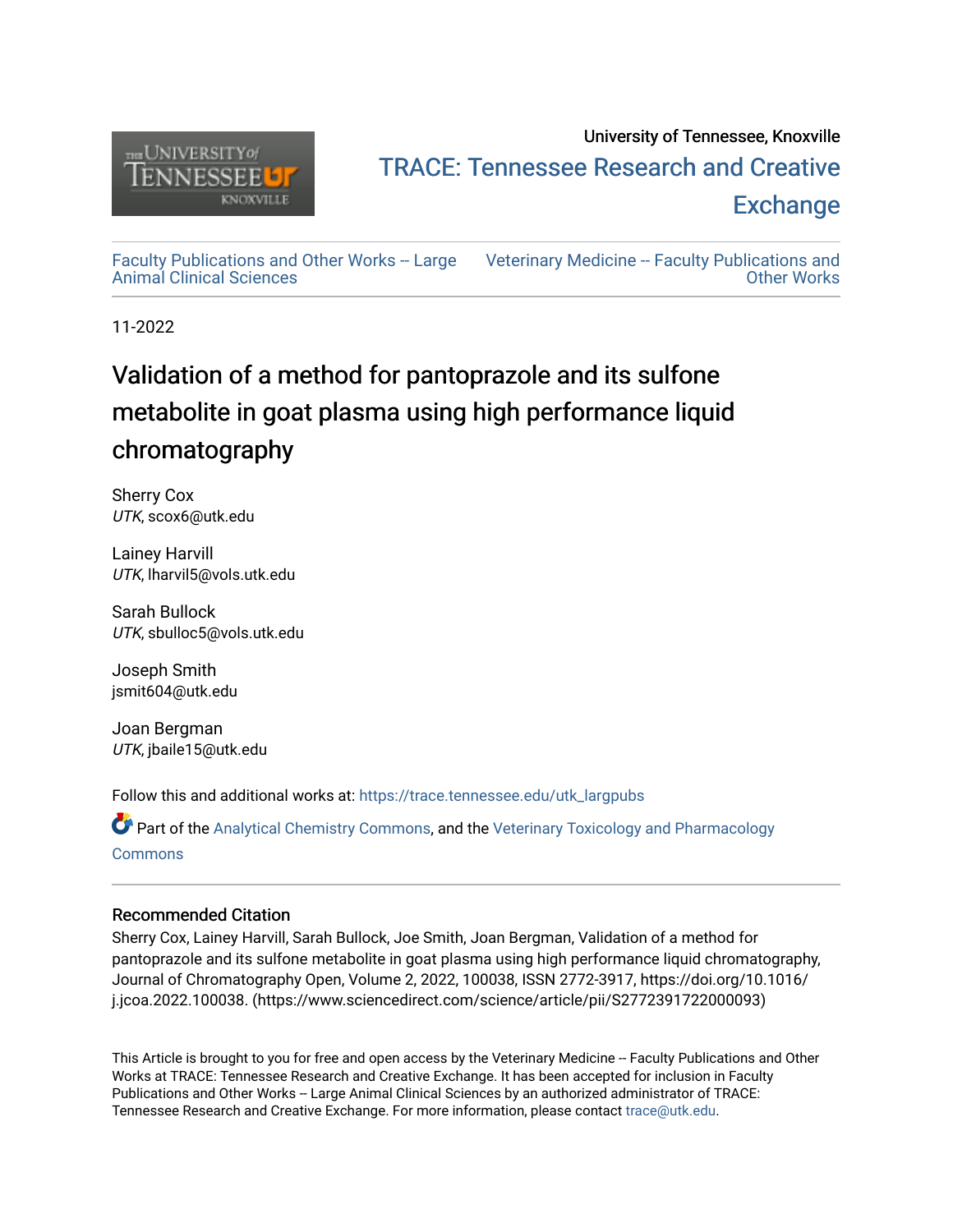

Contents lists available at [ScienceDirect](http://www.ScienceDirect.com)

# Journal of Chromatography Open



# Validation of a method for pantoprazole and its sulfone metabolite in goat plasma using high performance liquid chromatography



# Sherry Coxª,\*, Lainey Harvillª, Sarah Bullockª, Joe Smith<sup>b</sup>, Joan Bergmanª

a Department of Biomedical and Diagnostic Sciences, The University of Tennessee Knoxville College of Veterinary Medicine, 2407 River Drive, Knoxville, TN 37996, USA <sup>b</sup> Department of Large Animal Clinical Sciences, The University of Tennessee, College of Veterinary Medicine, 2407 River Drive, Knoxville, TN 37996, USA

# a r t i c l e i n f o

*Keywords:* Pantoprazole Plasma Pharmacokinetic studies UV detection

# A B S T R A C T

A selective method for the quantitation of pantoprazole and its metabolite in goat plasma was developed and validated. Chloroform was used for drug extraction and separation occurred on a Symmetry  $C_{18}$  column. A combination of sodium phosphate dibasic (0.1 M, pH 7.5) and acetonitrile were used as the mobile phase (64:36, v/v) while absorbance was measured at 290 nm. With a sample size of 0.1 mL the lower limit of quantification (LLOQ) was 0.01 μg/mL. The intra-assay variability for pantoprazole ranged from 3.4 to 10% while the metabolite ranged from 3.3% to 8.7% The inter-assay variability ranged from 2.6 to 9.7% and 3.3 to 7.5% for pantoprazole and its metabolite. The recovery was over 95% for both pantoprazole and its metabolite, pantoprazole sulfone. The method was used to quantify both pantoprazole and its metabolite and was useful for pharmacokinetic studies.

# **1. Introduction**

Pantoprazole is a proton pump inhibitor (PPI) that functions by irreversibly binding to the hydrogen pumps in the gastric parietal cells which results in reduced gastric acid production. In veterinary medicine the PPIs have been recognized as the most potent suppressor of gastric acid [\[1\].](#page-5-0)

Abomasal ulceration is a common morbidity observed in ruminant species undergoing stress or hospitalization [\[1–3\].](#page-5-0) Pantoprazole is used in ruminant practice for the increase of abomasal gastric pH and as a therapeutic treatment for gastric ulceration [\[3,4\]](#page-5-0). Pantoprazole is not currently labelled for use in any ruminant food animal species, and while the usage of this drug is allowable under extralabel dosing provisions, accurate analytical methods are necessary to guide clinicians regarding the potential for accumulation and the pharmacokinetics of the drug when considering its use in a food animal.

The majority of methods used to determine pantoprazole concentrations in plasma involve ultraviolet (UV) detection [\[5–10\]](#page-5-0) or mass spectrometry (MS) [\[11–14\].](#page-5-0) Certain UV methods require 1 mL of sample  $[6,7,10]$  while others require 0.5 mL  $[8,9]$ . The recovery of these methods ranged from 46 to 86% which is much lower than the method presented in this paper. The Xie method [\[5\]](#page-5-0) has an LLOQ of 0.025 μg/mL, is less accurate and has a longer run time. One method [\[8\]](#page-5-0) requires a complex switching technique and has a time-consuming complex extraction which only produces 75% sample recovery and a 0.2 μg/mL LLOQ. While another method  $[12]$  requires the use of an expensive robotic liq-

uid handling workstation and the samples must be frozen for at least 60 min as part of the extraction process. Both the Li et al. [\[11\]](#page-5-0) and Challa et al. [\[13\]](#page-5-0) methods have a lower LOQ and use a smaller sample size however, both methods use a MS detector. The recovery of the Li method  $[11]$  is 87% (78.6–109.7%) while the recovery for the Challa et al. [\[13\]](#page-5-0) method is not listed and neither method quantitates the metabolite. The Olivarez method [\[14\]](#page-5-0) used a 100 μl sample size and had and average recovery of 98% which is similar to ours and their LLOQ is 10 ng/mL which is the same as our LLOQ however they used an LC MS/MS in order to achieve those results and did not quantitate the metabolite. Two of the methods  $[6,10]$  require the use of ether for the extraction of 1 mL of plasma which produced a higher LLOQ (0.02 μg/mL) and lower recoveries (46% and 86%). Neither method quantitates the metabolite.

The intention of the study was to develop a precise, reliable, and sensitive technique for the quantitation of pantoprazole and its metabolite in small volume samples. The technique has been used for sample analysis from a goat pharmacokinetic study after administration of pantoprazole.

## **2. Material and methods**

# *2.1. Chemicals and standards*

Pantoprazole was purchased from Cayman Chemical (Ann Arbor, MI), pantoprazole sulfone was purchased from Toronto Research Chemicals (Toronto, ON) and tinidazole was purchased from Sigma Chemical

<sup>∗</sup> Corresponding author.

*E-mail address:* [scox6@utk.edu](mailto:scox6@utk.edu) (S. Cox).

<https://doi.org/10.1016/j.jcoa.2022.100038>

Received 21 December 2021; Received in revised form 7 February 2022; Accepted 8 February 2022

2772-3917/© 2022 The Authors. Published by Elsevier B.V. This is an open access article under the CC BY license [\(http://creativecommons.org/licenses/by/4.0/\)](http://creativecommons.org/licenses/by/4.0/)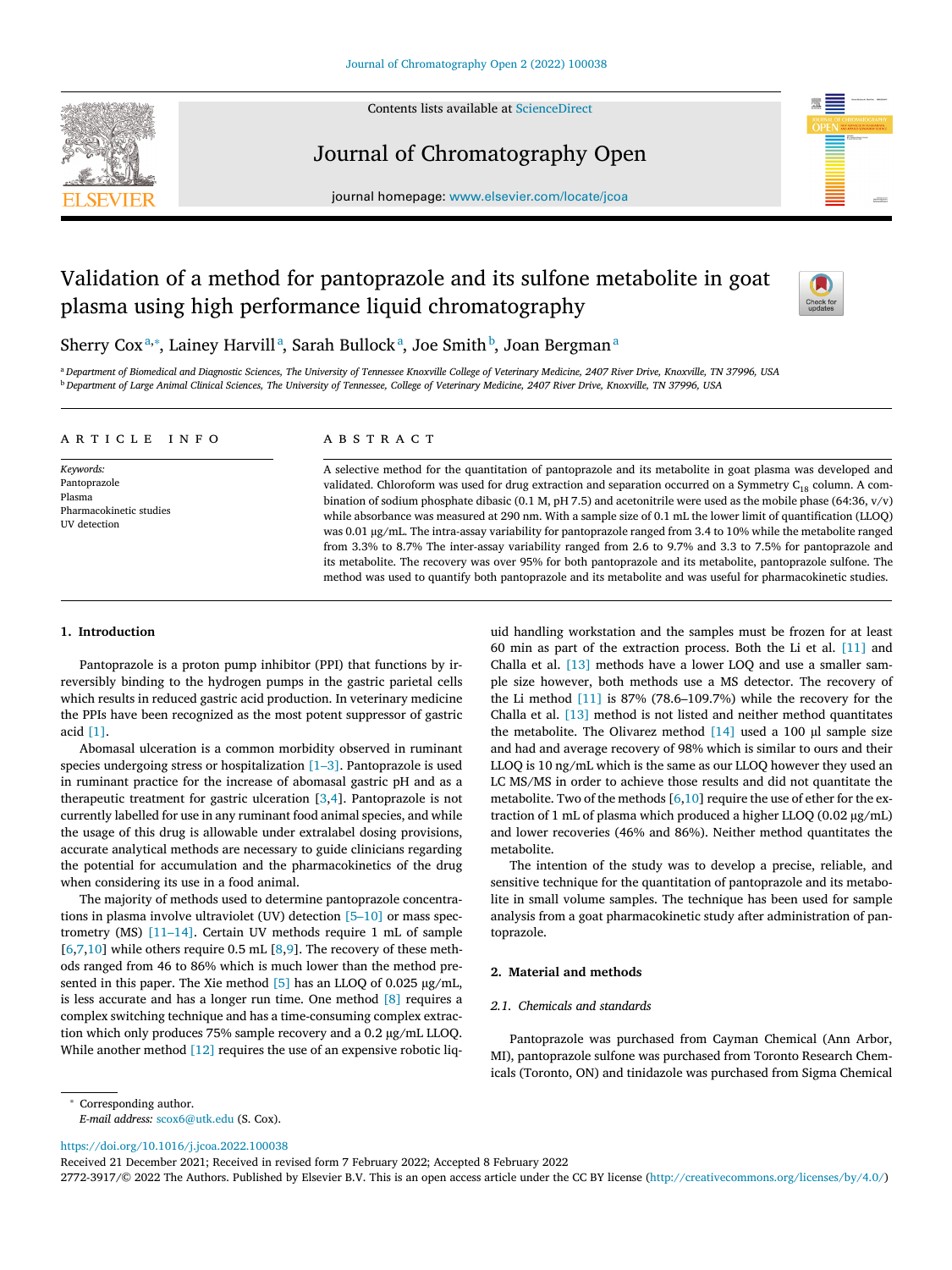

**Fig. 1.** Molecular structures of pantoprazole, pantoprazole sulfone and tinidazole.

(St. Louis, MO). The purity of all three chemicals (Fig. 1) was  $\geq$ 99%. All other chemicals and solvents were purchased from Fisher Scientific (Pittsburgh, PA) and were HPLC grade.

Pantoprazole (100 μg/mL), pantoprazole sulfone (100 μg/mL) and tinidazole (100 μg/mL, internal standard) were made by weighing the appropriate amount and dissolving in methanol. Working stock solutions of pantoprazole and pantoprazole sulfone in methanol (0.1, 1 and 10 μg/mL) were prepared from stock solutions. All solutions were maintained in a  $-20^0$ C freezer.

Standards and quality control samples were made by pipetting appropriate amounts of the stocks into tubes, evaporating with nitrogen and then adding 100 μL of untreated goat plasma. There were 12 standards used in the composition of the curve, which ranged from 0.01 to 50 μg/mL. The quality control standards were 0.03, 0.3, 3 and 30 μg/mL.

#### *2.2. Chromatographic equipment and conditions*

The equipment used for pantoprazole analysis consisted of a 2695 separation module and a 2487 UV detector (Waters, Milford, MA). A Waters Symmetry C<sub>18</sub> column (4.6  $\times$  150 mm, 5 µm) was used for the separation of the compounds. Sodium phosphate dibasic (0.1 M, pH 7.5) and acetonitrile were used as the mobile phase  $(64:36, v/v)$  in the isocratic elution of the compounds. The flow rate was 1.0 mL/min and the UV detector was set to 290 nm. The column temperature was ambient which was 22 ºC.

# *2.3. Sample preparation*

Previously frozen samples were thawed at room temperature and 100 μl of plasma was added to a  $13 \times 100$  mm screw top tube followed by 10 μl of tinidazole (100 μg/mL, internal standard) and 2 mL chloroform. The mixture was rocked for 10 min and then underwent centrifugation for 10 min at 1000  $\times$  g. The chloroform layer was removed and placed in a  $16 \times 100$  mm tube and evaporated to dryness. Samples were reconstituted in 250 μL of mobile phase and 100 μL was analyzed.

# *2.4. Validation of analytical method*

The validation techniques used were based on FDA bioanalytical guidelines [\[15\].](#page-5-0)

## *2.4.1. Selectivity*

The selectivity of the technique was based on analyzing plasma from six different goats that had not been treated with pantoprazole to determine if there were any interfering components from the matrix near the elution times of pantoprazole, its metabolite and tinidazole.

## *2.4.2. Linearity and calibration curve*

The linearity of the plasma peak area ratio versus concentration (0.01–50 μg/mL) was accepted if the correlation coefficient was *>*0.99. The calibration curve was constructed using the following points: 0.01, 0.025, 0.05, 1, 2.5, 5, 10, 25 and 50 μg/mL. The curves were produced using the ratio of the peak area of pantoprazole or its metabolite divided by the peak area of tinidazole versus the concentration and were generated on five different days.

# *2.4.3. Recovery accuracy and precision*

Accuracy and precision were estimated by analyzing low (0.03  $\mu$ g/mL) medium (0.3 and 3  $\mu$ g/mL) and high (30  $\mu$ g/mL) pantoprazole and metabolite concentrations. Five replicates of each QC were assessed during a single run and on five different days, from that, the intra and inter-assay means, relative standard deviation (RSD) and standard deviation (SD) were determined. The mean value could not exceed  $\pm 15$ % of the actual value except for the lower limit of quantification (LLOQ), which should be reproducible with a precision of 20%. Recovery was calculated as the percentage of the drug response after extraction compared to the response of the drug in the standard solution at a known concentration.

#### *2.4.4. Stability*

The stability of the technique was estimated by using the four QC samples. The samples were evaluated after three freeze/thaw cycles, short term stability after extraction and storage in the autosampler for 24 h and after storage in a refrigerator (4  $^{\circ}$ C) for 24 h.

#### **3. Results and discussion**

## *3.1. HPLC optimization*

Acetonitrile was selected over methanol as the organic component of the mobile phase due to reduced system pressure and better peak resolution. Because of previous experience with drugs of similar structure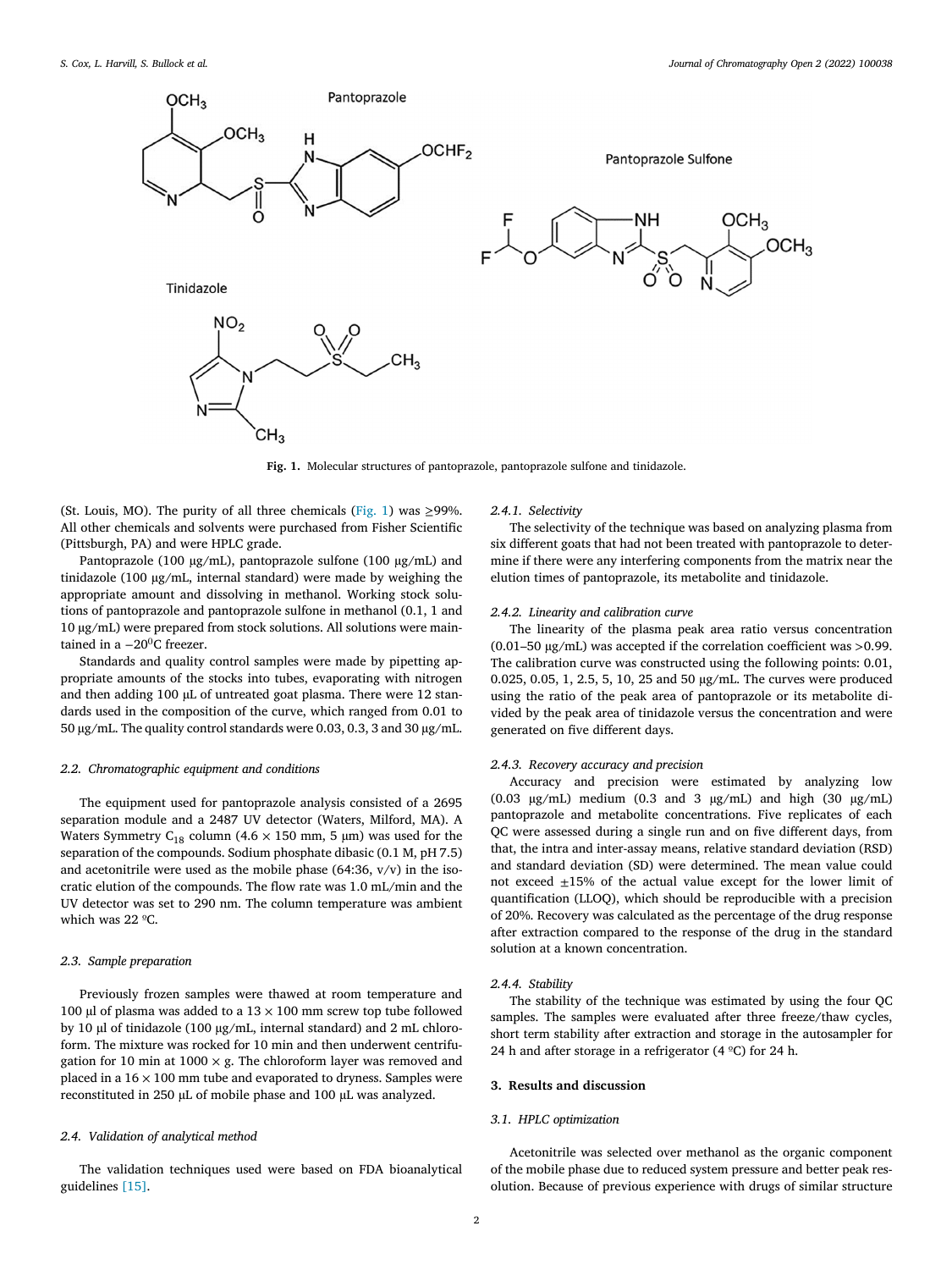#### <span id="page-3-0"></span>**Table 1**

Pantoprazole (Pan) and pantoprazole sulfone (PS) validation parameters in goat plasma (*n* = 5).

| Intra-assay variability    |                                    |                  |             |                                   |                 |                   |
|----------------------------|------------------------------------|------------------|-------------|-----------------------------------|-----------------|-------------------|
| Concentration $(\mu g/mL)$ | Pan Measured conc. (mean $\pm$ SD) | Pan Accuracy (%) | Pan RSD (%) | PS Measured conc. (mean $\pm$ SD) | PS Accuracy (%) | <b>PS RSD</b> (%) |
| 0.03                       | $0.03 \pm 0.003$                   | 100              | 10.0        | $0.03 \pm 0.002$                  | 100             | 8.7               |
| 0.30                       | $0.33 + 0.03$                      | 110              | 9.0         | $0.32 + 0.01$                     | 106             | 4.3               |
| 3.0                        | $3.0 \pm 0.10$                     | 100              | 3.4         | $3.2 \pm 0.17$                    | 106             | 5.2               |
| 30                         | $30.8 \pm 1.98$                    | 103              | 6.4         | $30.1 \pm 0.99$                   | 100             | 3.3               |
| Inter-assay variability    |                                    |                  |             |                                   |                 |                   |
| 0.03                       | $0.03 + 0.003$                     | 100              | 9.8         | $0.03 + 0.001$                    | 100             | 3.4               |
| 0.30                       | $0.31 \pm 0.01$                    | 103              | 4.3         | $0.34 \pm 0.02$                   | 113             | 7.2               |
| 3.0                        | $3.0 \pm 0.12$                     | 100              | 3.9         | $3.0 \pm 0.23$                    | 100             | 7.5               |
| 30                         | $30.1 \pm 0.70$                    | 100              | 2.3         | $30.4 \pm 1.0$                    | 101             | 3.3               |
|                            |                                    |                  |             |                                   |                 |                   |

n: number of samples; SD: standard deviation; RSD: relative standard deviation.



**Fig. 2.** Chromatograms for pantoprazole and pantoprazole sulfone in goat plasma. (A) untreated goat sample (B) 0.5 μg/mL standard (C) goat sample 20 min after an intravenous dose (1 mg/kg) of pantoprazole.

sodium acetate and sodium phosphate were tested as the aqueous component of the mobile phase. Sodium phosphate produced the optimal response and peak shape. After looking at 3.5, 5.5 and 7.5, the optimal pH was determined to be 7.5. Sample injection volumes between 25 and 100 μL were tested and 100 μL provided the necessary sensitivity for the sample size used.

The system suitability criteria used for pantoprazole and its metabolite included: column efficiency, resolution, retention time and USP tailing factor [\[16\].](#page-5-0) Column efficiency was established by determining the theoretical plate number (N) which was 6444 and 5276 ( $N \ge 2000$ ) for pantoprazole and the metabolite. Resolution, which is a measure of how well peaks are separated was 8.01 and 6.15 ( $R \ge 2$ ) for pantoprazole and its metabolite. The retention times were  $5.86 \pm 0.04$  and 4.49  $\pm$  0.03 min for pantoprazole and pantoprazole sulfone and the USP tailing factor was 1.21 and 1.28 ( $T \le 2$ ).

# *3.2. Sample optimization*

During the development of the technique several organic solvents were evaluated including, acetonitrile, chloroform, hexane, methylene chloride and methanol. Acetonitrile and methanol protein precipitation required an extra step in order to reduce the turbidity of the supernatant so that it could be injected. Hexane and methylene chloride produced recoveries that were less than 50%. Chloroform produced an average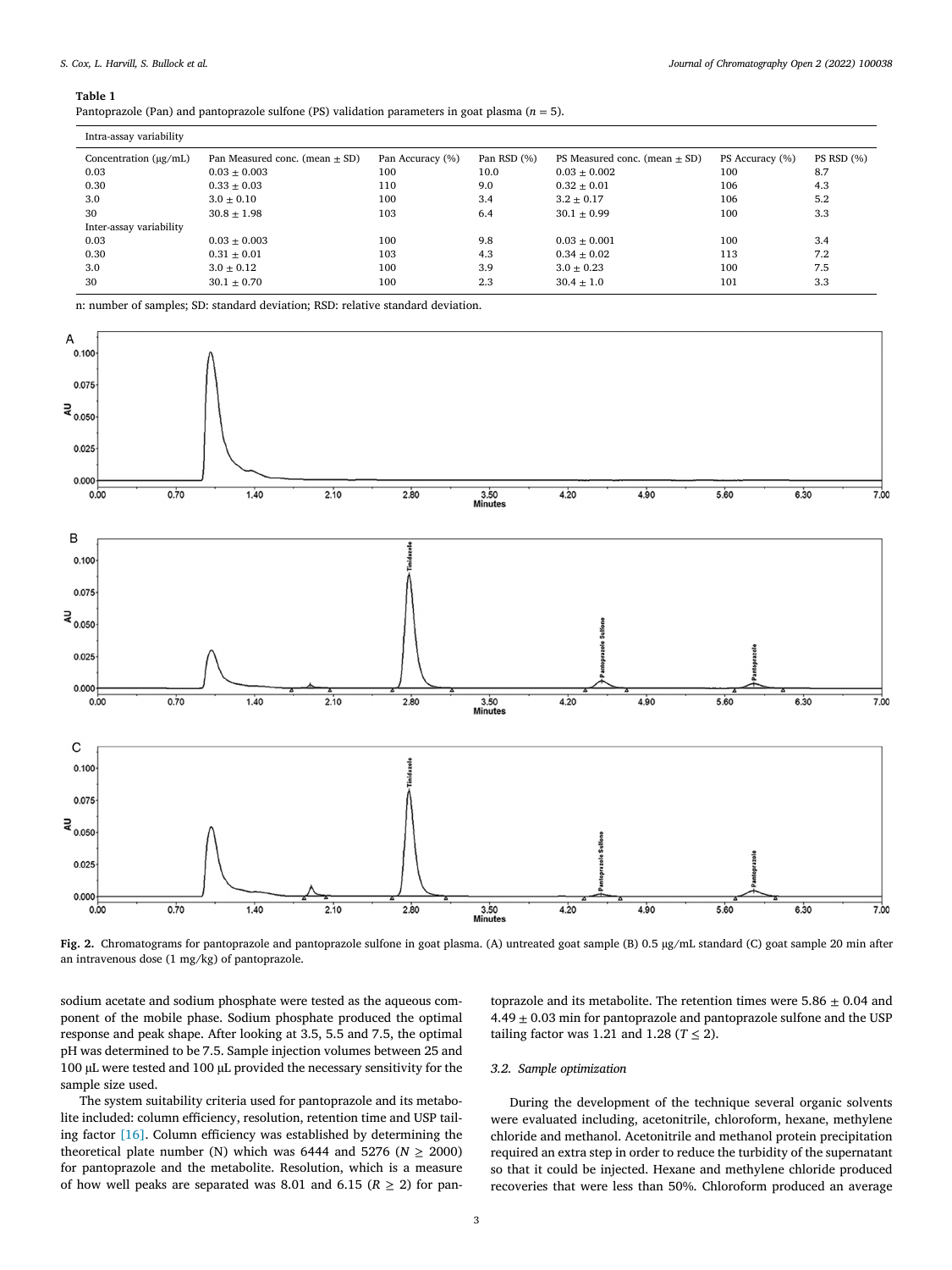#### **Table 2**

| Concentration $(\mu g/mL)$ | Pantoprazole Recovery $\pm$ SD (%) | Pantoprazole RSD (%) | PS Recovery $\pm$ SD (%) | PS RSD (%) |
|----------------------------|------------------------------------|----------------------|--------------------------|------------|
| 0.03                       | $101 \pm 1.1$                      | 1.1                  | $101 \pm 6.4$            | 6.3        |
| 0.30                       | $99 + 2.3$                         | 2.4                  | $89 \pm 2.1$             | 2.3        |
| 3.0                        | $97 + 2.9$                         | 2.9                  | $94 + 4.0$               | 4.2        |
| 30                         | $99 + 4.9$                         | 4.9                  | $101 \pm 4.2$            | 4.5        |

n: number of samples; SD: standard deviation; RSD: relative standard deviation.



**Fig. 3.** Goat plasma concentration time curve for intravenously administered pantoprazole (1 mg/kg). Pantoprazole ( $\bigcirc$ ) and pantoprazole sulfone ( $\Box$ ).

recovery of greater than 90% for both the metabolite and pantoprazole. The amounts of chloroform were varied between 1 and 3 mL in order to determine the appropriate amount and the addition of 1 mL produced the desired results.

#### *3.3. Method validation*

#### *3.3.1. Selectivity*

Plasma from untreated goats was extracted and no endogenous components affected the elution of pantoprazole, pantoprazole sulfone or tinidazole [\(Fig.](#page-3-0) 2A). Plasma for the validation process came from six separate sources. Also illustrated in [Fig.](#page-3-0) 2 are chromatograms for a (B) 0.5 μg/mL standard and (C) a goat sample 20 min after administering an intravenous dose of 1 mg/kg pantoprazole. Elution times for tinidazole, pantoprazole sulfone and pantoprazole were 2.78, 4.49 and 5.86 min.

#### *3.3.2. Linearity, calibration curve and LLOQ*

The peak area ratio versus concentration was linear for the concentration range used (0.01–50 μg/mL) with a correlation coefficient of greater than 0.99 for both pantoprazole and its metabolite. The linear relationship for pantoprazole sulfone could be defined by the equation  $y = 0.1473x + 0.0075$  while the relationship for pantoprazole could be defined by the equation  $y = 0.1507x + 0.0271$ . The x represents the plasma concentration of the metabolite or pantoprazole in plasma.

The LLOQ of the method was 0.01 μg/ml, which represents a peak roughly ten times baseline noise. This is sensitive enough for use in pharmacokinetic studies.

#### *3.3.3. Recovery accuracy and precision*

The recoveries of pantoprazole and its metabolite (Table 2) ranged from 97 to 101% and 89 to 101%, respectively. The average recovery for tinidazole was 99%  $\pm$  5.9%. The intra and inter assay precision values for pantoprazole ranged from 3.4 to 10% and 2.3 to 9.8% while the metabolite ranged from 3.3 to 8.7% and 3.3 to 7.5% [\(Table](#page-3-0) 1). The accuracy of the method for both the parent compound and its metabolite ranged from 100 to 113%. The QC sample values for both accuracy and precision are in the acceptable ranges based on FDA Bioanalytical guidelines.

### *3.3.4. Stability*

Extracted QC samples were stored in a refrigerator  $(4^0C)$  for 24 h and in the autosampler for 24 h. Analysis indicated a loss for pantoprazole of 27% and 13% while the metabolite experienced similar results (25% after refrigeration and 10% in the autosampler). This would indicate that extracted samples that have been stored for 24 h should probably not be analyzed and caution should be used in analyzing large sample batches. There was no loss of pantoprazole or its metabolite after three freeze/thaw cycles.

#### *3.3.5. Pharmacokinetic study*

This method has been used in the analysis of samples from a pharmacokinetic (PK) study in goats (University of Tennessee College of Veterinary Medicine study protocol 2825–0221) after intravenous administration [\[17\].](#page-5-0) A plasma concentration time curve from one of the goats administered 1 mg/kg intravenously is pictured in Fig. 3. The pantoprazole area under the concentration time curve from 0 to infinity  $(AUC_{0-\infty})$ was 0.895 h∙µg/mL the half-life of elimination ( $t = \frac{1}{2}$ ) was 1 h, the clearance (Cl) was 1.17 mL/kg/h while the volume of distribution at steady state (Vd<sub>ss</sub>) was 0.43 L/kg. The PK parameters for pantoprazole sulfone were AUC<sub>0-∞</sub> 0.160 h∙μg/mL, t<sup>1</sup>/<sub>2</sub> 0.46 h, maximum concentration  $(C<sub>max</sub>)$  0.14 μg/mL and time to maximum concentration (T<sub>max</sub>) 0.33 h. Pharmacokinetic parameters were generated from a commercial software program (Phoenix 64 WinNonlin 8.1, Pharsight Corp, Mountain View, CA).

#### **4. Conclusion**

This is a fully validated method for the quantification of pantoprazole and its metabolite in plasma samples. It was validated based on FDA Bioanalytical guidelines and has met those criteria. It would be useful for the analysis of a wide range of drug concentrations and can be applied to pharmacokinetic studies. The lower sample volume is an advantage that could make it beneficial for studies involving smaller animals. The method presented was used in the analysis of pantoprazole samples from a pharmacokinetic study conducted at this facility and could be suitable for additional species. However, it may require some additional validation.

#### **Declaration of Competing Interest**

The authors declare that they have no known competing financial interests or personal relationships that could have appeared to influence the work reported in this paper.

#### **CRediT authorship contribution statement**

**Sherry Cox:** Conceptualization, Methodology, Supervision, Project administration, Writing – original draft. **Lainey Harvill:** Methodology, Validation, Writing – original draft. **Sarah Bullock:** Validation, Writing – review & editing. **Joe Smith:** Writing – review & editing, Resources.